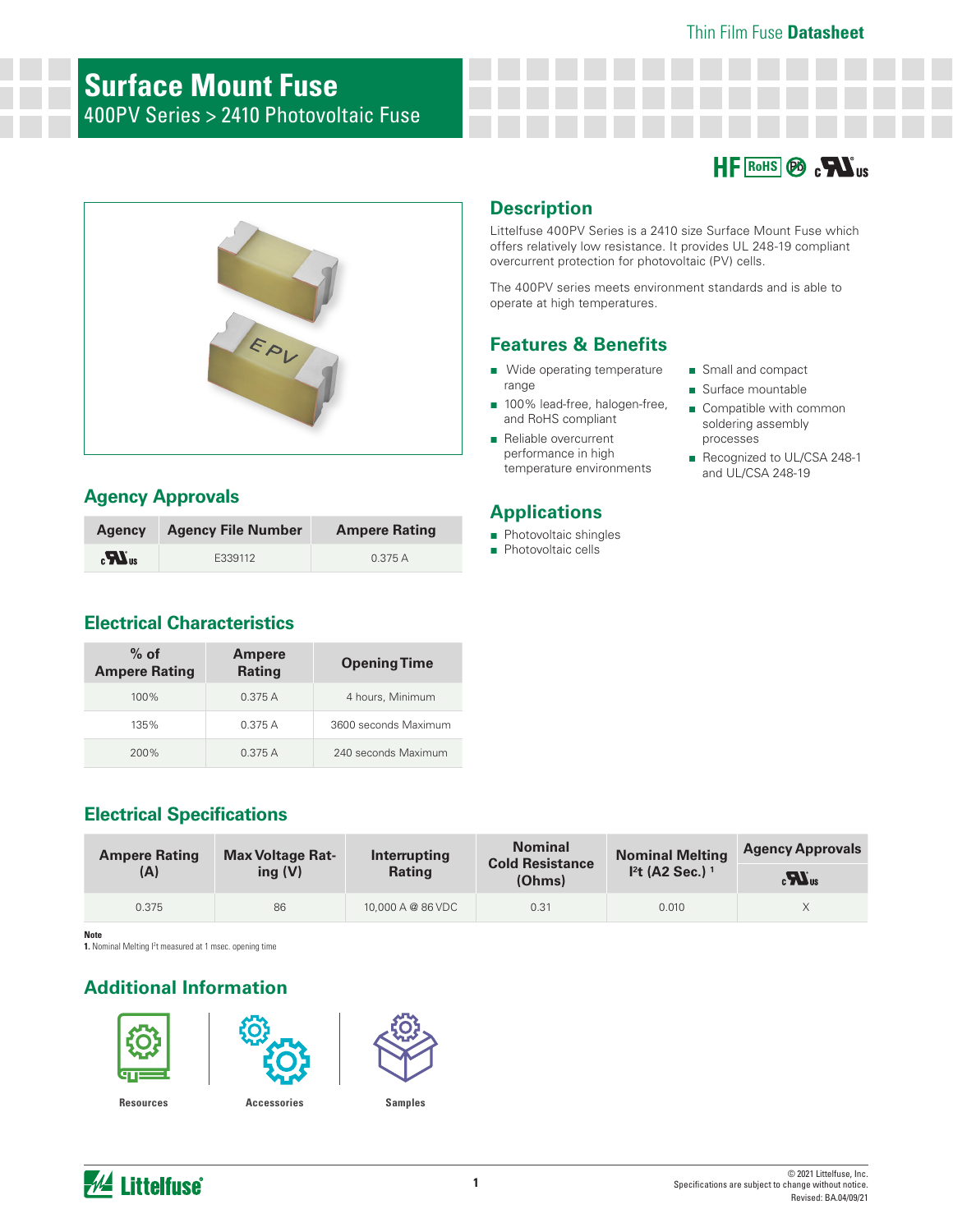# **Surface Mount Fuse** 400PV Series > 2410 Photovoltaic Fuse

## **Temperature Re-rating Curve Average Time Current Curve**



**Note**

Rerating depicted in this curve is in addition to the standard derating of 25% for continuous operation.

**Example**

For continuous operation at 85 degrees celsius, the fuse should be rerated as follows:<br>I = (0.75)(0.90)I<sub>n</sub> = (0.675) I<sub>n</sub>





## **Soldering Parameters – Reflow Soldering**

| <b>Reflow Condition</b>                                          |                                  | Pb-free assembly |                |
|------------------------------------------------------------------|----------------------------------|------------------|----------------|
|                                                                  | - Temperature Min $(T_{s(min)})$ |                  | $150^\circ$ C  |
| <b>Pre Heat</b>                                                  | Temperature Max $(T_{s(max)})$   |                  | $200^\circ$ C  |
|                                                                  | - Time (Min to Max) $(t_*)$      |                  | 60–180 secs    |
| Average ramp up rate<br>(Liquidus Temp (T,) to peak              |                                  | 3° C/second max. |                |
| $T_{S(max)}$ to $T_{L}$ - Ramp-up Rate                           |                                  | 5° C/second max. |                |
| <b>Reflow</b>                                                    | - Temperature (T.) (Liquidus)    |                  | $217^\circ$ C  |
|                                                                  | - Temperature (t,)               |                  | 60-150 seconds |
| Peak Temperature (T <sub>a</sub> )                               |                                  | $260+0/-5$ °C    |                |
| Time within 5° C of actual peak<br>Temperature (t <sub>n</sub> ) |                                  | 10-30 seconds    |                |
| <b>Ramp-down Rate</b>                                            |                                  | 6° C/second max. |                |
| Time 25° C to peak Temperature (T <sub>a</sub> )                 |                                  | 8 minutes max.   |                |
| Do not exceed                                                    |                                  | $260^\circ$ C    |                |
| 260° C, 10 seconds max.<br><b>Wave Soldering</b>                 |                                  |                  |                |